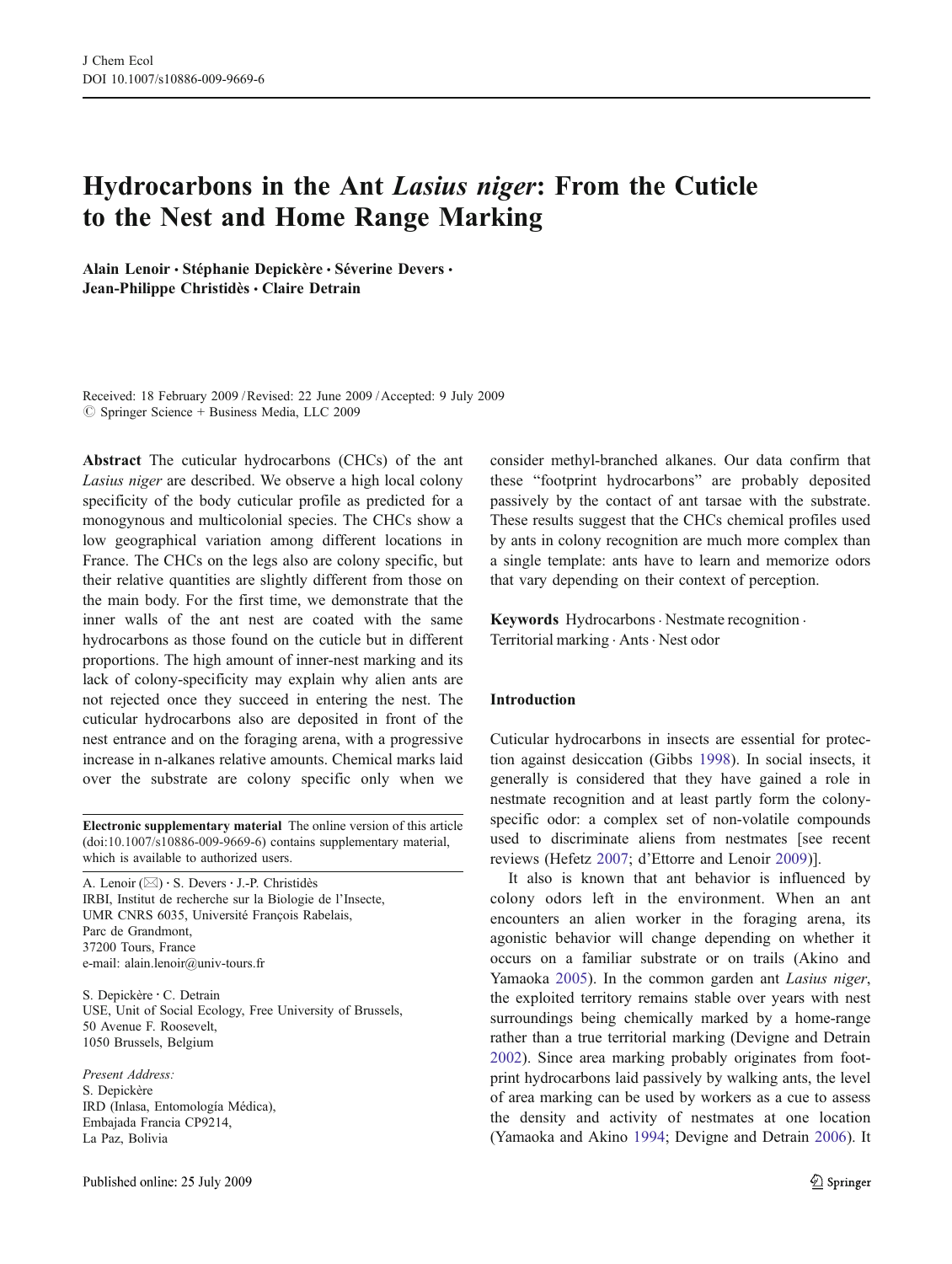also is assumed that the level of area marking could inform the ants about their distance from the nest since in central place foragers, the density of exploring nestmates and thereby the density of home-range marks decrease with distance (Devigne and Detrain [2006](#page-7-0)). Based on the information provided by the level of home-range marking, ants fine tune their recruitment and foraging behavior. By increasing the trail intensity as well as the rate of information transfer on heavily marked areas, scouts reduce the number of foragers mobilized to less frequented areas that are potentially dangerous and promote recruitment and exploitation of food sources to better known sites (Devigne et al. [2004](#page-7-0)). The nest odor is important when the colony has to emigrate: ants will always prefer to settle in a marked nest than in an unmarked one (e.g., Lasius niger (Depickère et al. [2004\)](#page-7-0); Temnothorax albipennis (Franks et al. [2007\)](#page-7-0)).

In this paper, we investigated whether area marking in Lasius niger ant species originates from cuticular hydrocarbons and to what extent they show the same level of colony specificity as cuticular recognition cues over the ant body. First, we analyzed the cuticular hydrocarbons (CHCs) of forager workers from different localities in France to investigate geographical variations in the cuticular chemical profile of this species. Nestmate recognition in Lasius is highly efficient with workers also being able to discriminate nestmates from non-nestmates (Akino and Yamaoka [2005](#page-6-0)). Therefore, we predicted that the monogynous *L. niger* ant has a well differentiated colonial cuticular profile. Second, we compared the cuticular profiles of head plus thorax vs. legs alone in order to determine whether legs have a secretory role, as hypothesized for Japanese Lasius species (Yamaoka and Akino [1994\)](#page-8-0). In this case, thorax and legs would show quite different chemical profiles. In contrast, they would be similar if there is a continuous update of the profile of the individuals due to self-grooming. Third, we analyzed the chemical profile of traces left over inner walls of ant nests, as well as those deposited by the foraging workers over the areas surrounding the nest. We predicted that the inside-nest marking would be colony-specific. Since ants behave similarly over areas that are marked by an alien or by their own colony (Devigne and Detrain [2002\)](#page-7-0), we predicted that, outside the nest, there would be a less clear-cut colonial identity of traces left over the substrate of foraged areas.

# Methods and Materials

The Ants The black garden ant, Lasius niger, is common in temperate European regions. Colonies were collected in May and June 2007 at three locations: near the cities of Tours (Azay sur Cher, 0° 48′ E, 47° 19′ N, 80 m asl, orchard, colonies T5, T6, and T7) and Pau (Sauvagnon, 0°

22′ W, 43° 25′ N, 187 m, garden, colonies S2 and S3), and in the Alps (M: Morillon, Haute-Savoie, 06° 41′ E, 46° 05′ N, 670 m, on the edge of a torrent, one colony). Within localities, colonies were separated by less than 10 m. All fragments of colonies were queenless and composed of 300 to 500 workers with brood. We checked that the ants were distinct from the close species L. alienus and L. platythorax by examining their morphological characters as well as their cuticular hydrocarbon profiles which were different (A.L. unpublished).

Colonies were kept in the laboratory (temperature 25°C, natural daylight), in artificial nests composed of two plastic containers  $(20 \times 20 \times 10 \text{ cm})$  connected by a bridge. The first box contained the nest made with glass tubes half filled with water and covered with black paper. The second container provided a foraging area to the colony, in which twice a week we offered Tenebrio molitor larvae and commercial bumblebee solution (Bee Happy®).

Chemical Analyses To study cuticular hydrocarbons, samples consisted of extracts of head plus thorax with the legs. Gaster was eliminated to prevent contamination from Dufour gland. We pooled five workers to get a concentrated sample. To determine a possible secretory role of legs, samples were made of tibias and tarsae from 20 workers. All workers were foragers. Ants were immersed in 200 µl of pentane for 5 min. Samples were removed, and 5 µl of pentane containing 50 ng of eicosane (C20) were added as an internal standard. For analyses, the solvent was evaporated until 10 µl remained. Three µl were injected into a FID gas–chromatograph (VGM250Q system, Perkin-Elmer) with a split/splitless injector and flame ionization detector that used a DB-5 fused silica capillary column. Temperature was kept at 150°C during the initial splitless 2 min, raised from 150°C to 300°C at 5°C/min, and held at 300°C for the last 10 min. The non volatile cuticular lipids were identified with the same GC coupled to a Perkin-Elmer MS operating 70 EV. A series of linear hydrocarbon standards (C20, C22, C24 … to C40) were injected regularly in order to have references. We also injected one cuticular extract into a high temperature column (DB-5HT) to 370°C to check if some hydrocarbons with high molecular weights appeared, as has been found in some ants [see (d'Ettorre and Lenoir [2009](#page-7-0))]. As no more hydrocarbons were detected, we subsequently used the normal DB-5 column. The areas of peaks were measured by peak integration with a Perkin Elmer Turbo-Chrome Workstation, and relative proportions were calculated. The quantities of compounds were calculated by using the internal standard areas (ng per head  $+$  thorax or per six legs, i.e., one ant).

Chemical compounds deposited on the substrate by the ants were analyzed by using the SPME technique. A polydimethylsiloxane (PDMS) 7  $\mu$  (fused silica/SS) fiber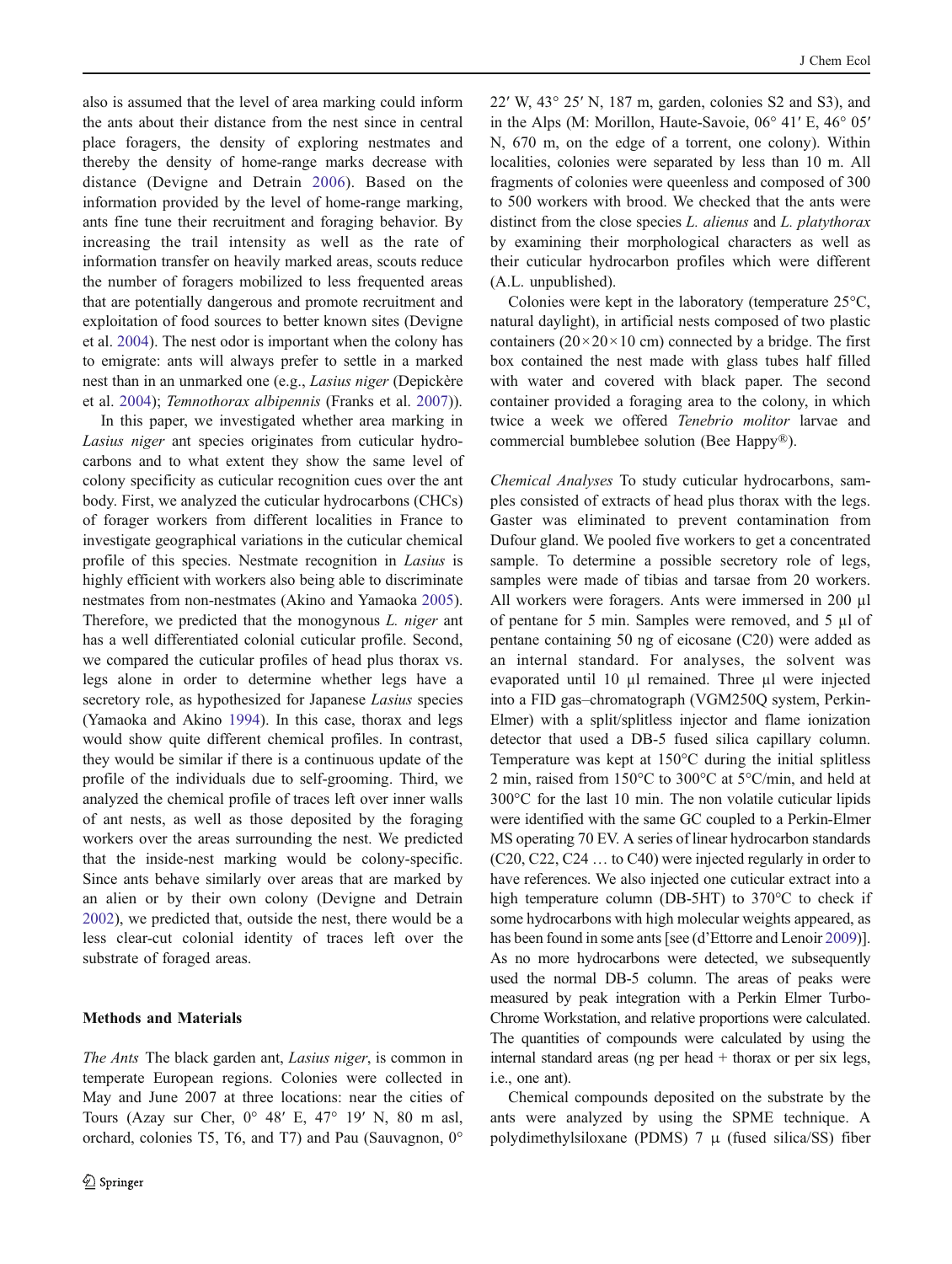<span id="page-2-0"></span>was rubbed on substrate for 5 min. The fiber was desorbed in the GC under the same conditions as for liquid extracts. Three locations were chosen to analyze deposited chemicals marks: inner nest walls, area in front of the nest entrance, and foraging area. For the inside nest marking, we gently pushed the ants outside the nest and rubbed the fiber over the inner walls of the glass tubes. To collect area marking, glass slides were washed completely with a detergent and rinsed several times with hexane. We checked with SPME that the slides were free of any detectable chemical traces. These clean slides were deposited just in front of the nest entrance and in the foraging arena. Since preliminary trials showed that slides in the foraging arena were frequently covered with refuse particles, we put them for at least 2 days on the bridge between the two containers where they were kept clean. It has been shown that the profiles obtained with SPME and classical solvent extraction are qualitatively identical (Sledge et al. [2000](#page-8-0); Tentschert et al. [2002\)](#page-8-0), but a precise quantitative analysis shows that the proportions of compounds are slightly different. So, in order to get comparable data for the cuticle and the substrate marking, we also performed a 5 min SPME on the thorax of ants killed in the refrigerator. Moreover, we deposited in five samples a standard of 100 ng of C20 on the fiber to estimate the quantities retrieved by the SPME technique.

Statistics We compared the average relative amounts of different hydrocarbon classes by using a non-parametric Kruskal–Wallis test. To analyze the grouping of samples, we performed discriminant analyses on the peaks present in more than 1% amount followed by post-hoc F tests. We did not transform the data to compensate for their nonindependence, since it introduces additional background noise and gives similar results. We also analyzed the distances between groups after discriminant analyses by using the Squared Mahalanobis distances (SMD), and we compared them by using the Kruskal–Wallis nonparametric test. To compare the hydrocarbon quantities we used Mann–Whitney  $U$  test.

#### Results

Cuticular Hydrocarbons and Geographical Variations Lasius niger workers show a wide spectrum of hydrocarbons from 25 to 39 carbons. These are composed of saturated n-alkanes (3.67% $\pm$ 1.39; mean  $\pm$  SD, N=46) and corresponding alkenes  $(1.90\% \pm 0.72)$ , large quantities of monomethyl-alkanes (29.70%±4.73), dimethyl-alkanes  $(58.05\% \pm 4.58)$ , and trimethyl-alkanes  $(6.37\% \pm 2.64)$ (Fig. S1 and Table S1). Twenty two peaks are present in

more than 1%, the two major peaks are a mixture of methyl-C31 (peak n° 30: 9+11+13+15Me-C31; 11.41% $\pm$ 3.62) and a mixture of dimethyl-C31 (peak  $n^{\circ}$  32: 9,11+ 9,13+9,15DiMe-C31; 20.83%±3.77). The total hydrocarbon quantity is estimated at  $521 \pm 396$  ng/head + thorax + legs  $(N=21)$ .

Discriminant analysis indicates good discrimination among the samples. Among the six colonies, four are well discriminated (T6, T7, S3 and S2, with all  $P < 0.004$ , Post-hoc test F). Colonies M (Morillon) and T5 (Tours 5), however, are not differentiated  $(P=0.35)$  (Fig. 1). In the same locality (three colonies from Tours and two colonies from Pau), colonies are clearly differentiated. The Squared Mahalanobis Distances (SMD) are different between the groups (Kruskal–Wallis H(2,  $N=174$ )=85.5,  $P<0.01$ ). The intracolony variation (among individuals) is small (19.89 $\pm$ 2.79, mean  $\pm$ SD, N=35). In contrast, intercolonial SMD between neighboring colonies in the same site is high  $(1917.14 \pm$ 939.53,  $N=34$ ;  $P<0.001$  compared to intracolonial variation). This distance is not higher when we consider two colonies from different locations (for example Tours and Pau):  $1666.42 \pm 1061.21$ ,  $N=105$  (P=0.46 NS compared to intercolonial variation in the same habitat).

These results indicate that in L. niger, there is a colonial chemical identity with colonies that inhabit the same habitat, being well differentiated in distances of a few meters. Additionally, the geographical variation is weak for this species since the SMD distance between the three sites is of the same order of magnitude as those found in the same habitat (one colony from the Alps has the same profile as one from Tours).



Fig. 1 Discriminant analysis of Lasius niger cuticular hydrocarbons.  $T =$  Tours (Azay sur Cher, colonies T5, T6, and T7); S = Sauvagnon near Pau (colonies S2 and S3); M = Morillon (Alps). Lambda Wilk< 0.001, F (120, 34)=21.68, P<0.001. Ellipses are 95% confidence intervals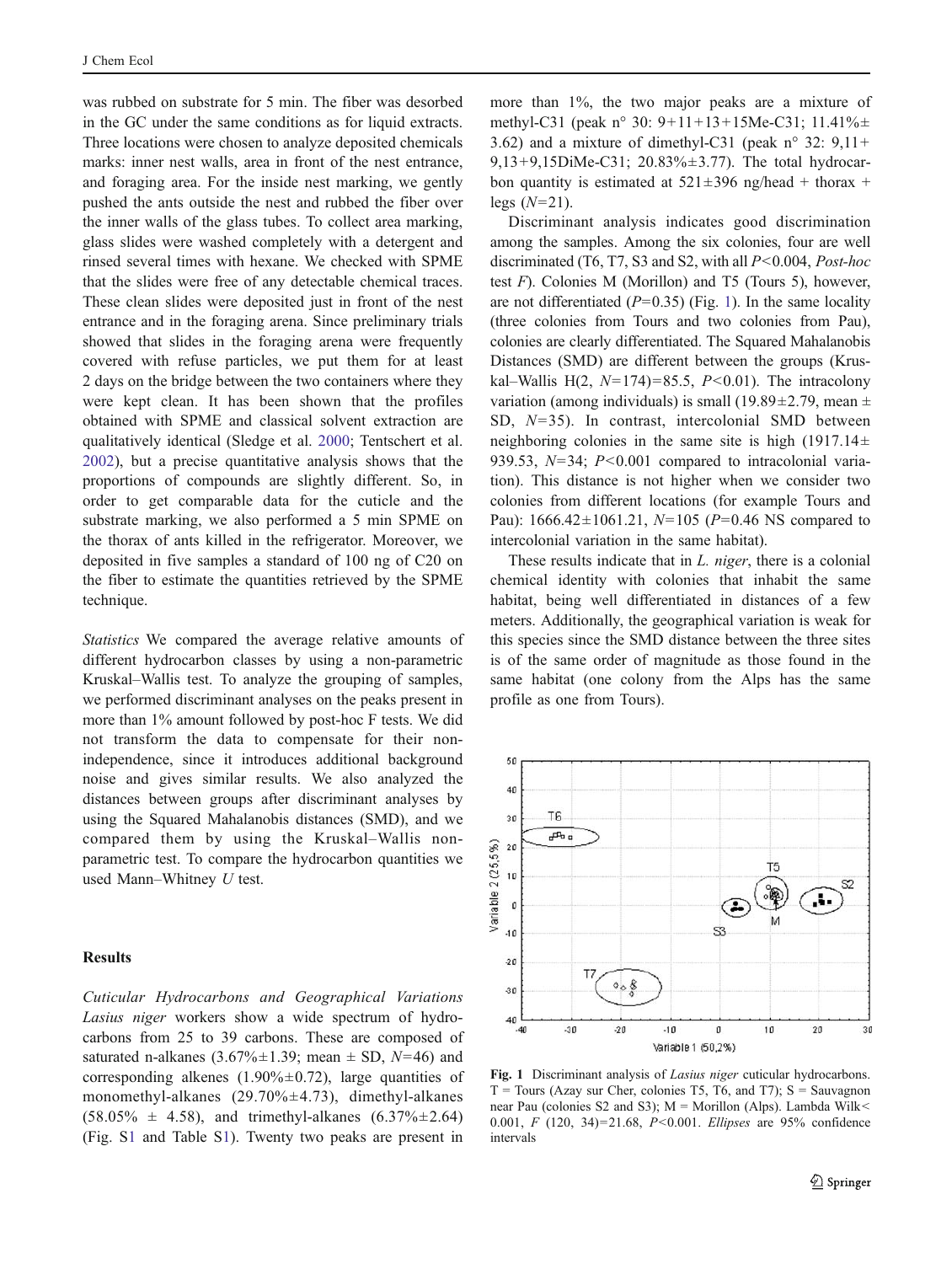Hydrocarbons on the Legs Legs contained the same hydrocarbons as the body cuticle (Table S1): all peaks were present and no new peak appeared. The hydrocarbon quantities were, however, much smaller on the legs  $(16.4 \text{ ng} \pm 10.8/\text{worker}, N=17, i.e., 3.15\% \text{ of the thorax}$ plus head cuticle content and less than 3 ng per each tibia + tarsus).

A discriminant analysis of hydrocarbons present on bodies or legs performed on the three colonies confirmed the high segregation among colonies seen in Fig. [1.](#page-2-0) It also shows that legs bear the colony profile (all  $P<0.001$ , F post-hoc test; see Fig. S2). By making a new analysis and using as discriminant variables the body part (head  $+$  thorax or legs) and the colony, we found that all groups are separated (all  $P<0.001$ , F post-hoc test) (Fig. 2). A main separation appears on the first axis (76.5% of the variance) among the three colonies. The discrimination is significant but less pronounced between the body cuticles and the legs within the same colony (12.9% of the variance). It indicates that the leg's cuticular profile is slightly different from the body one. It is characterized by an increase of the relative amount of n-alkanes  $(3.67\% \pm 1.39$  for cuticle vs.  $13.34 \pm$ 6.69 for legs; H  $(1, n=63)=34.81, P<0.001$ ), trimethylalkanes (6.37% $\pm$ 2.64 vs. 12.74 $\pm$ 4.76; H=25.17, P<0.001) and alkenes  $(1.90\% \pm 0.72$  vs.  $5.73 \pm 5.10$ ,  $H=4.37$ ,  $P=$ 0.04). This increase is not due to mono-methyl-alkanes  $(29.70\% \pm 4.73 \text{ vs. } 29.78 \pm 4.65; H=0.54, P=0.82)$  but to a decrease of dimethyl-alkanes  $(58.05\% \pm 4.58 \text{ vs. } 38.41 \pm 1.5 \text{ s})$ 7.99;  $h=33.72$ ,  $P<0.001$ ) (see Table S1). There are no differences between the lengths of hydrocarbon chains: all n-alkanes from C25 to C31 increased and most dimethylalkanes decreased.



Fig. 2 Discriminant analysis of the hydrocarbons extracted from body cuticle (C) and legs (L) of colonies 5, 6, and 7. Lambda Wilk < 0.001,  $F(130,64)=10.097$ ,  $P<0.001$ . Ellipses are 95% confidence intervals



Fig. 3 Discriminant analysis of hydrocarbons obtained by SPME from cuticle (Cut), inner walls of the nest (Nest), entrance of the nest (Entrance) and foraging arena (Foraging), independently of the colonies which are not separated. Lambda Wilk  $0.008, F (87, 150) =$ 7.450, P<0.001. Ellipses are 95% confidence interval

Hydrocarbons Obtained by SPME SPME and washing of the cuticle gave the same profiles, and the proportions of compounds are similar [Nei index of similarity between the two profiles  $= 0.96$ , i.e., comparable to intracolonial variation, see for example (Nowbahari et al. [1990](#page-7-0); Lenoir et al. [2001a](#page-7-0))]. This means that SPME and washing data can be compared directly.

In a first analysis, we compared the SPME chemical profiles of thorax cuticle, inner walls of the nest, nest entrance area and foraging arena independent of the colony (Fig. 3). The first axis separates the thorax cuticle from the deposited substances, indicating a clear distinction between them. The second axis separates the nest from the entrance and the arena. All groups are statistically different, but 8.5% of the values are not well classified in the foraging and entrance areas with Mahalanobis distances between them being much smaller (8.38 vs. all other distances >33). This indicates a clear separation between the cuticle and the substrate markings. Additionally, the marks left on the inner walls are different from the entrance and the foraging areas, the two latter being not very different. Globally, there is a gradient from the nest to the outside: the relative quantities of n-alkanes increase (from 6.58% to 29.36%), due mainly to a decrease in dimethyl-alkanes and alkenes. The proportions of methyl-alkanes and trimethyl-alkanes do not change (Fig. [4](#page-4-0)).

The amounts of hydrocarbons retrieved during 5 min of SPME rubbing are variable, but always higher when extracted from the nest walls than from the entrance, or foraging areas: 71.0 ng $\pm 80.07$ ,  $N=15$  for the nest, 15.56 ng  $\pm$ 21.45, N=28 for the entrance and 17.12 ng $\pm$ 14.98, N=23 for the foraging area (*U* Mann–Whitney N/E:  $P=0.005$ ; N/ F:  $P=0.02$  and E/F:  $P=0.28$ ). These values are only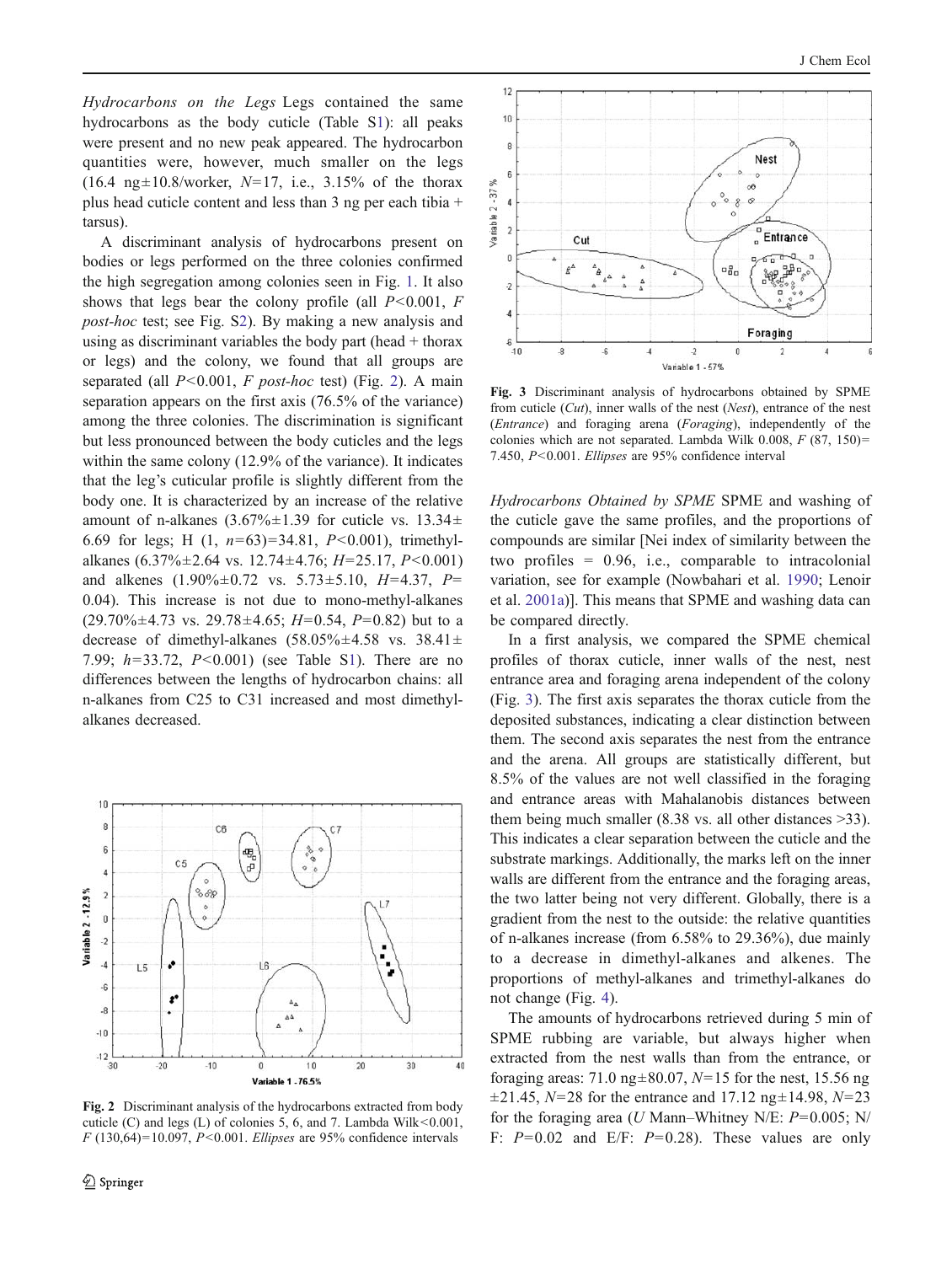<span id="page-4-0"></span>

Fig. 4 Relative quantities of hydrocarbon classes present on the thorax cuticle or deposited at different locations (mean  $\pm$  SD). Different letters indicate significant differences (Kruskal–Wallis test).  $Me$  = monomethyl-alkanes, DiMe = dimethyl-alkanes, TriMe = trimethyl-alkanes

comparative, and indicate that the hydrocarbons are more concentrated on the nest walls.

In a second analysis, we performed a discriminant analysis on all the SPME data for the deposited marks: inside-nest walls, entrance, and foraging areas (Fig. 5). The first axis (46.1%) showed discrimination between marking of the nest walls and those laid over areas outside the nest. The distances for inside nest marks were significant between N5/N6 ( $P=0.004$ ) and N5/N7 ( $P=0.002$ ) but not between N6 and N7 ( $P=0.30$ ). This suggests that inside the nest, discrimination is not absolute, and errors are likely to occur. The situation also is complex concerning markings of the nest entrance and foraging arena. Colony 7 is well differentiated from colonies 5 and 6, but there is



Fig. 5 Discriminant analysis of hydrocarbons obtained by SPME from inner walls of the nest (N), the entrance (E) and foraging arena (F) of colonies 5, 6, and 7. Lambda Wilk <  $0.001$ ,  $F(240, 163) = 2.92$ , P<0.001

poor discrimination between its nest entrance and its foraging area (E7 / F7,  $P=0.04$ ). Colonies 5 and 6 are not at all discriminated (all  $P > 0.05$ , with a maximum for E6 / F6,  $P=0.85$ ).

In a third step, considering that methyl branched hydrocarbons could be more important in nestmate recognition [see (Dani et al. [2001](#page-7-0)) for wasps, reviews by (Hefetz [2007](#page-7-0); d'Ettorre and Lenoir [2009\)](#page-7-0), and recent data on some species of Formica (Martin et al. [2008a\)](#page-7-0)], we performed a discriminant analysis that used only mono-, di- and trimethyl-branched hydrocarbons. It does not change the results for nest marking: the two colonies 5 and 6 are not discriminated showing a low degree of differentiation for the inside nest marking (data not shown). By contrast, as regards entrance and foraging marks (Fig. 6), a good discrimination appears among the three colonies (only the distance in foraging arenas between colony 5 and 7 is at the significance limit with  $P=0.05$ ). Nevertheless, the marks do not discriminate the nest entrance from the foraging arena of the same colony. It indicates that outside the nest, considering only the methyl-branched alkanes, the marks are colony-specific but the nest entrance and the foraging arena are not well differentiated under our experimental conditions.

# **Discussion**

Cuticular Profile of Lasius Niger The hydrocarbon profile of L. niger workers is composed of a set of linear alkanes and alkenes, and many mono-, di-, and trimethyl-alkanes. The most important peaks are mixtures of monomethyl- and dimethyl-alkanes. Little is known about L. niger hydro-



Fig. 6 Discriminant analysis of branched hydrocarbons obtained by SPME from the nest entrance (E) and foraging arena (F) of colonies T5, T6 and T7. Lambda Wilk < 0.001,  $F$  (115, 73) = 2.63,  $P$  < 0.001. Distances not significantly different (NS): E6/F6  $P=0.20$ ; E5/F5  $P=$ 0.050; E7/F7 P=0.22 and F7/F5 P=0.23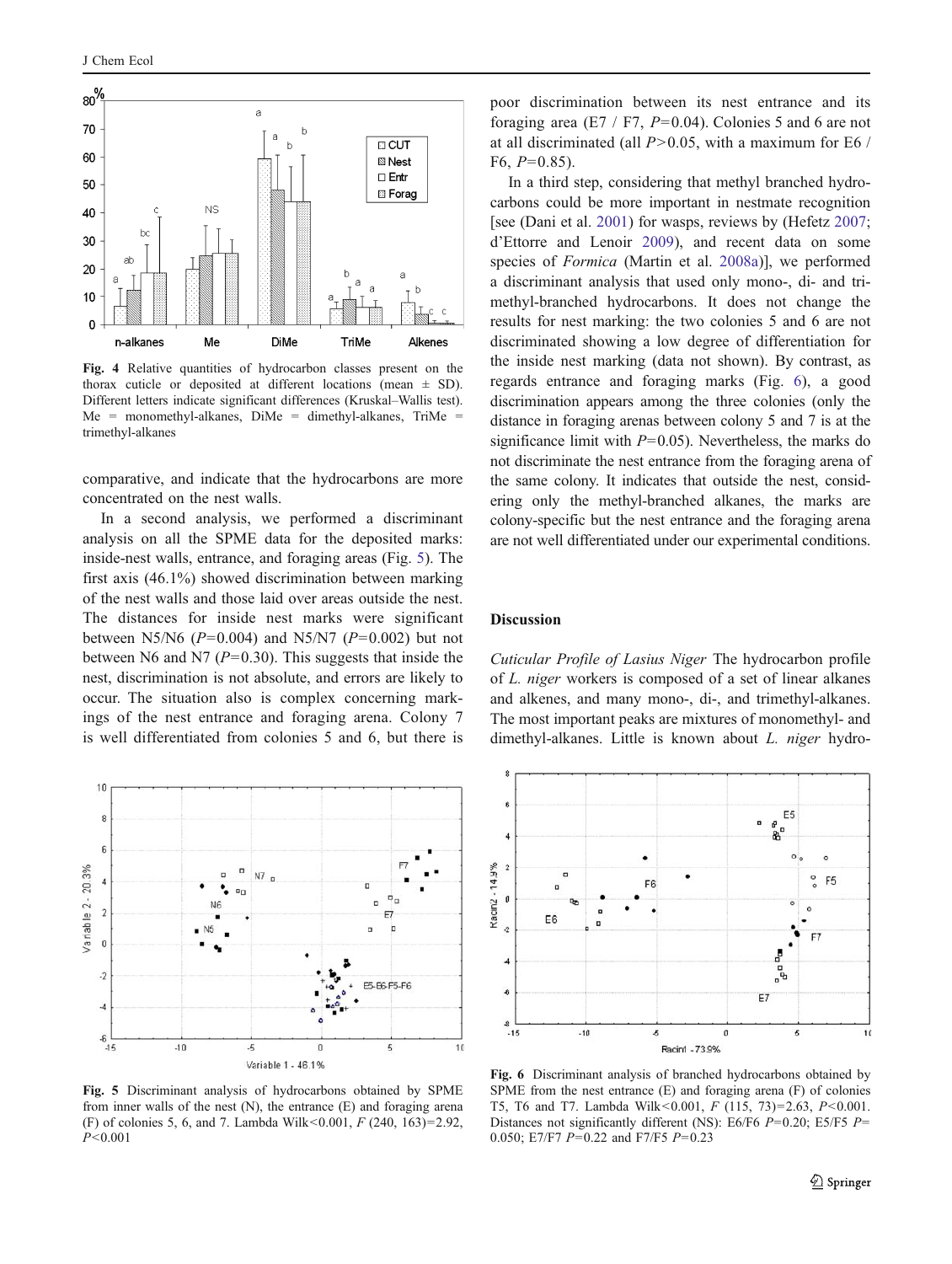carbons. Akino and Yamaoka described hydrocarbons of L. niger from Japan, which are completely different from European ones, but this species is now considered as a different twin species named Lasius japonicus (Akino and Yamaoka [2005](#page-6-0)). L. niger cuticular profiles appear to be stable in various areas in France, and also in Germany (Dinter et al. [2002](#page-7-0)), Belgium (A.L. unpublished) and Denmark (Dreier and D'Ettorre [2009\)](#page-7-0). It also is the case for the invasive ant Lasius neglectus, which keeps the same profile in different locations (Ugelvig et al. [2008](#page-8-0)). There is no rule concerning the geographical variation of cuticular hydrocarbons in ants. Some species like Cataglyphis cursor, C. iberica, Camponotus cruentatus, or Tetramorium spp are highly variable (Nowbahari et al. [1990;](#page-7-0) Dahbi et al. [1996;](#page-7-0) Steiner et al. [2002](#page-8-0); Boulay et al. [2007\)](#page-7-0), while others like Formica do not change (Martin et al. [2008b](#page-7-0)).

Contrasting with the low geographical variation of chemical profiles, L. niger shows a strong local colony discrimination, as predicted for a monogynous and a little polyandric species [one to four copulations, see (Van der Have et al. [1988;](#page-8-0) Boomsma and Van der Have [1998;](#page-7-0) Aron et al. [2009](#page-6-0))]. This seems to be general in monogynous species with independent founding like Camponotus cruentatus (Boulay et al. [2007](#page-7-0)).

The hydrocarbon quantity accounts for 0.1% of the head plus thorax mass, as is usual for ants (Lahav et al. [1998](#page-7-0)). The legs bear very small quantities of hydrocarbons that are colony specific but that have a slightly different profile from the body with an increase of linear alkanes, and tri methyl-alkanes and alkenes in smaller proportions . Bagnères and Morgan ([1991\)](#page-7-0) also observed an increase in pentacosane (C25) on legs of Myrmica rubra queens.

Where do the leg hydrocarbons come from? Among the 20 glands described in ant legs, none seems to be involved in hydrocarbon production (Billen [2008\)](#page-7-0), contrary to what was suggested by (Yamaoka and Akino [1994](#page-8-0)). Hence, hydrocarbons on the ant legs probably originate from selfgrooming, but it is not clear how the difference in the profile can exist.

Are the Nest Walls Marked with Colony Odor? Nests or resting sites of many arthropods are marked and recognized by the owners. Several studies have confirmed such chemically-based nest recognition for solitary living arthropods such as tarantula spiders (Dor et al. [2008\)](#page-7-0) or solitary bees (Guedot et al. [2006\)](#page-7-0), for gregarious insects such as cockroaches (Ame et al. [2004](#page-6-0)) or triatomines (Lorenzo Figueiras and Lazzari [1998](#page-7-0)), and for social insects such as bumblebees (Saleh et al. [2007](#page-7-0)), honeybees (Butler et al. [1969\)](#page-7-0) or ants (e.g., Depickère et al. [2004](#page-7-0)). In ants, volatile chemicals participate in nest recognition, for example in Camponotus fellah or Pogonomyrmex badius (see d'Ettorre and Lenoir [2009\)](#page-7-0). Our results show for the first time that

the inner walls inside the ant nest are marked with hydrocarbons comparable to those produced by the workers. This explains why many myrmecophiles obtain the colony odor by actively rubbing walls inside the nest (see reviews by Lenoir et al. [2001b;](#page-7-0) Akino [2008](#page-6-0)). Tricosane in particular is transmitted to myrmecophiles (Witte et al. [2008\)](#page-8-0) agreeing with our results that show a high amount of linear alkanes inside the nest. Hydrocarbons found on the nest walls probably come from passive contacts with L. niger ant bodies. They also may be in the feces (Soroker and Hefetz [2000\)](#page-8-0). Indeed, in the harvester ant Messor capitatus, the anal fluids deposited in the nest vicinity contain colony-specific cues that the ants use to recognize their nests from foraging areas (Grasso et al. [2005\)](#page-7-0). We also established that the inside-nest odor is not completely colony-specific; for example, two colonies collected only a few meters apart had non discriminated odors.

The fact that ants have a colony specific cuticular odor and loose partially this specificity on the inside walls could be explained by the passive accumulation of compounds on the nest walls without permanent refreshing of the odor. Additionally, it has been observed that inside the nest, aliens generally are not rejected (Hölldobler and Wilson [1990\)](#page-7-0). We thus hypothesize that the absence of alien rejection may be due not only to a higher threshold of discrimination by inner workers (Hölldobler and Wilson [1990\)](#page-7-0) but also to an inside-nest colonial odor that is largely overlapping between colonies. We suggest that inside the nest, any social parasite will be considered as a fellow nestmate provided it has succeeded in "breaking the fortress" of the nest entrance, as stated by (D'Ettorre and Heinze 2001). This may explain why for instance in Cardiocondyla elegans, alate females are transported into alien nests by some workers, and are tolerated as soon as they have passed the nest entrance (Lenoir et al. [2006](#page-7-0)). Likewise, social parasites have a greater chance of being accepted once they succeed in entering the host nest. Such absence of alien rejection could be due to a saturation of the ant antennae receptors as hypothesized by (Ozaki et al. [2005\)](#page-7-0). Our results show that the concentration of hydrocarbons actually is more important inside the nest than in the colony home-range, probably due to the high frequency of ant body contacts with the nest walls.

Are Nest Entrance and Home-Range Markings Colony Specific? Colony area marking is a widespread phenomenon in ants (see Hölldobler and Wilson [1990\)](#page-7-0) and shows a diversity of glandular origin: postpharyngeal, metapleural, Dufour, cloacal glands, and also feces ( Mayade et al. [1993](#page-7-0); Cammaerts and Cammaerts [1998,](#page-7-0) [1999](#page-7-0); Wenseleers et al. [2002](#page-8-0); Grasso et al. [2005](#page-7-0)). In all cases, except two Tetramorium species (Cammaerts and Cammaerts [2000](#page-7-0)), area marking is colony-specific.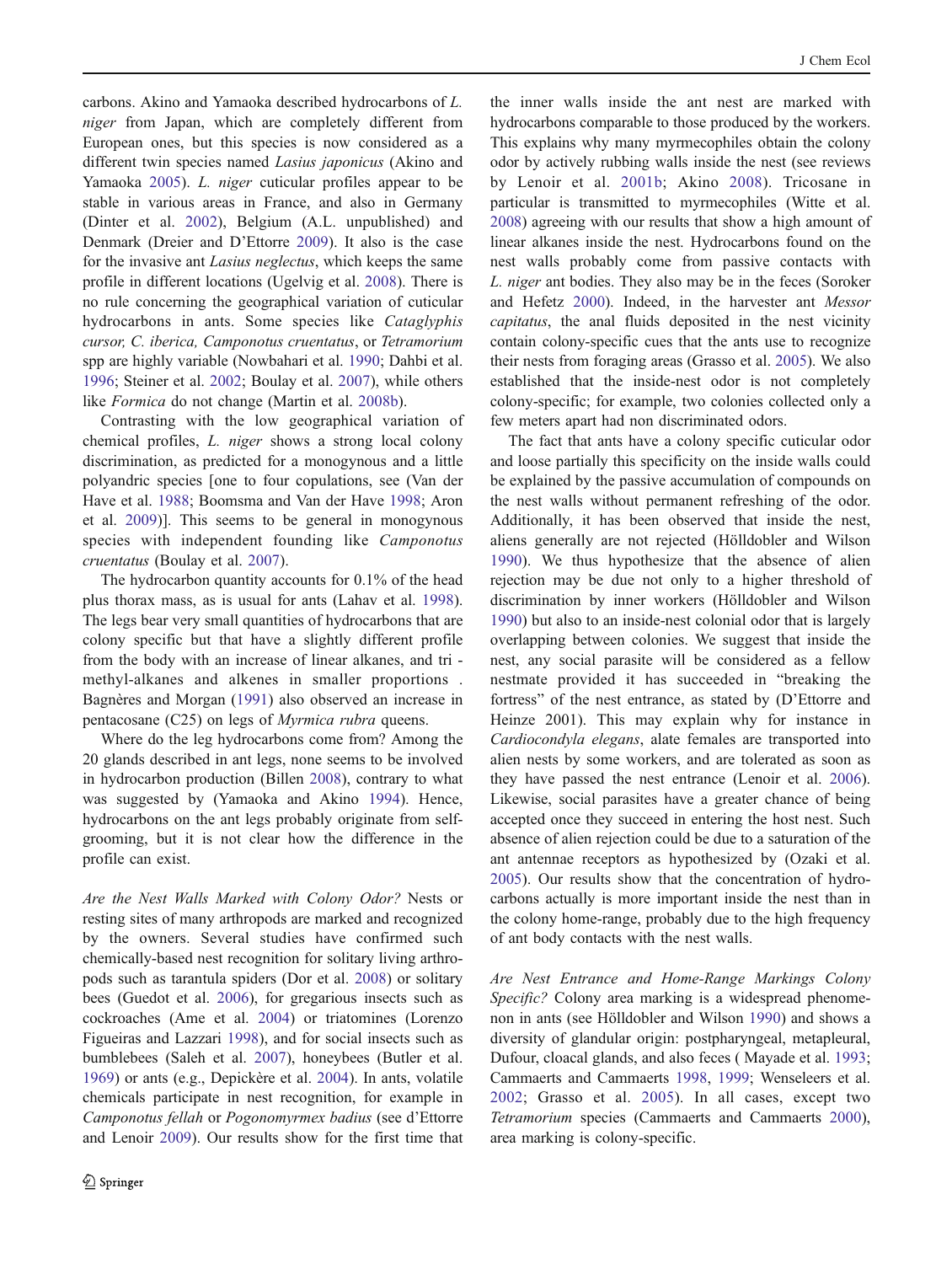<span id="page-6-0"></span>Our results on L. niger confirm previous behavioral results that show that the foraging area is chemically marked (Devigne and Detrain [2002,](#page-7-0) [2006](#page-7-0); Depickère et al. [2004](#page-7-0)). It also confirms that marks consist of hydrocarbons identical to cuticular ones, as observed by (Yamaoka and Akino [1994\)](#page-8-0). Beside ants, hydrocarbons left on the substrate are perceived by L. niger tended aphids and influence their dispersal (Oliver et al. [2007](#page-7-0)). In our experiments, the absence of active trail-laying behavior by L. niger indicates that marks are laid passively by walking ants, thus confirming previous observations (Depickère et al. [2004;](#page-7-0) Devigne and Detrain [2006\)](#page-7-0). Footprint marks are colony-specific only when we consider the branched hydrocarbons in discriminant analyses. These footprints may act in conjunction with the trail pheromone as it was shown in the Asian species L. japonicus (Akino and Yamaoka 2005).

Even though the HC quantities on legs are small (less than 3 ng), the frequency of ants walking over an area may lead to a local density of marks high enough to be perceived by ants. It is well-known that social insects are highly sensitive to extremely low concentrations, for example, Bombus foragers rejecting flowers over which HCs doses of 10*−*<sup>12</sup> ng/flower were deposited (Goulson et al. [2000\)](#page-7-0). In L. niger, the perception of area marking promotes trail recruitment and food exploitation over familiar areas as compared to unexplored ones. The intensity of area marking is relevant for scouts to assess indirectly the colony occupancy at a location as well as the distance from the nest (Devigne and Detrain [2006\)](#page-7-0). It is interesting to note that marks laid over the substrate have more alkanes than the cuticle, an increase in alkanes being also found on legs, which are in contact with the substrate. These higher concentrations of n-alkanes on the substrates may be due partly to differential melting points with branched hydrocarbons evaporating less rapidly than branched ones (Gibbs [1998](#page-7-0); Hefetz [2007](#page-7-0)), and also to the fact that foragers have a larger proportion of straight-chain alkanes as compared to in-nest workers (Bonavita-Cougourdan et al. [1993](#page-7-0); Greene and Gordon [2003\)](#page-7-0). In Formica exsecta and Pogonomyrmex barbatus, this is due to exposure to high temperatures, UV, and low humidity (Wagner et al. [2001](#page-8-0); Martin and Drijfhout [2009](#page-7-0)).

As regards the colony-specificity of area marking, similar chemical profiles are found at the nest entrance and in the foraging arena. This suggests that ants perceive the vicinity of their nest through an increased level of home-range marking rather than through qualitative changes in chemical marks. Volatile compounds also may be used by foragers to locate their nest entrance as has been shown recently on the desert ant Cataglyphis fortis (Steck et al. [2009\)](#page-8-0).

Our main conclusion is that ants are faced with various blends of colony odors depending on their location. First,

their own cuticular chemical profile varies from the head to the legs. Second, the odors of nestmates vary according to their caste (queen, workers, larvae, and males), their age, or their task performance. This indicates that, during ants' encounters, chemical cues used for nestmate discrimination are more complicated than a single bar-code. Finally, our chemical data confirm previous results that indicate that ants can perceive odors left by nestmates over substrates in their resting and foraging places (Devigne and Detrain [2006\)](#page-7-0). Inside-nest odors are not colony-specific whereas area markings outside the nest are colony-specific, but at a low level. Even though discrimination may occur with branched alkanes, marks left at the nest entrance or on foraged areas are rich in linear alkanes that are considered to be poorly colony-specific.

Moreover, discrimination between colony home-range markings may be difficult to achieve due to the tiny amounts of footprint marks left over the substrate. As a consequence, in L. niger, defensive responses occur without a strict territorial marking but rather the ants rely on physical encounters to assess the relative force of opponent neighbors (Czechowski [1984\)](#page-7-0). Area marking being poorly colony specific, rather acts as an indicator of the quality of a location. Conspecific cueing through area marking may influence the choice of a foraging space or of a nest site and thereby may promote a "shared information" strategy in Lasius niger. Based on the present work, one hopes that future studies will pay more attention to intracolonial sources of variability in odors, to the environmental influence on odors' colonial specificity, and to the sharing of conspecific chemical cues in insect societies.

Acknowledgments We thank Guy Bourdais for help in ant rearing, Xavier Espadaler and Bernard Seifert for verification of the ant species determination, and two anonymous reviewers for helpful comments. C. Detrain is senior research associate from the Belgian National Fund for Scientific Research. This work was partially supported by a grant from the FRFC (N° 2.4600.09).

# References

- AKINO, T., 2008. Chemical strategies to deal with ants: A review of mimicry, camouflage, propaganda, and phytomimesis by ants (Hymenoptera: Formicidae) and other arthopods. Myrmecological News 11:173–181.
- AKINO, T., and YAMAOKA, R., 2005. Trail discrimination signal of Lasius japonicus. Chemoecology 15:21–30.
- AME, J.-M., RIVAULT, C., and DENEUBOURG, J.-L., 2004. Cockorach aggregation based on strain odour recognition. Anim. Behav. 68:793–801.
- ARON, S., STEINHAUER, N., and FOURNIER, D., 2009. Influence of queen phenotype, investment and maternity apportionment on the outcome of fights in cooperative foundations of the ant Lasius niger. Anim. Behav. 77:1067–1074.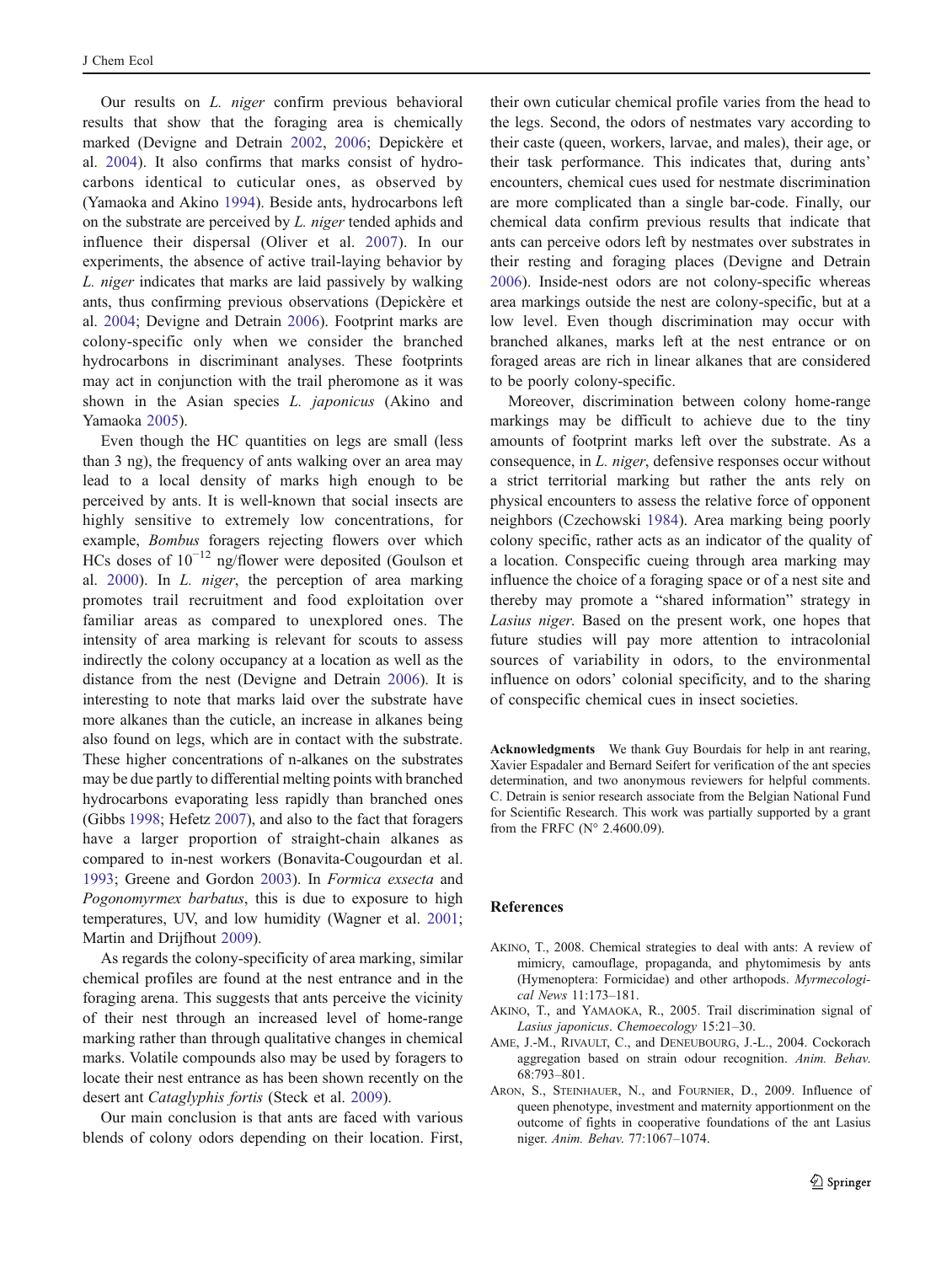- <span id="page-7-0"></span>BILLEN, J., 2008. Occurrence and structural organization of the exocrine glands in the legs of ants. Arthr. Struct. Develop. 38:2–15.
- BONAVITA-COUGOURDAN, A., CLÉMENT, J.-L., and LANGE, C., 1993. Functional subcaste discrimination (foragers and brood-tenders) in the ant Camponotus vagus Scop.: polymorphism of cuticular hydrocarbon patterns. J. Chem. Ecol. 19:1461–1477.
- BOOMSMA, J. J., and VAN DER HAVE, T. M., 1998. Queen mating and paternity variation in the ant Lasius niger. Mol. Ecol. 7:1709- 1718.
- BOULAY, R., CERDÁ, X., SIMON, T., ROLDAN, M., and HEFETZ, A., 2007. Intraspecific competition in the ant Camponotus cruentatus: should we expect the 'dear enneny' effect? Anim. Behav. 74:985–993.
- BUTLER, C. G., FLETCHER, D. J. C., and WALTER, D., 1969. Nest entrance marking with pheromones by the honeybee Apis mellifera and by the wasp Vespula vulgaris. Anim. Behav. 17:142–147.
- CAMMAERTS, M.-C., and CAMMAERTS, R., 1998. Marking of nest entrance vicinity in the ant Pheidole pallidula (Formicidae, Myrmicinae). Behav. Process. 42:19–31.
- CAMMAERTS, M.-C., and CAMMAERTS, R., 1999. Marking of the nest entrances and their vicinities in the Myrmica rubra. Biologia 54:553–566.
- CAMMAERTS, M.-C., and CAMMAERTS, R., 2000. Foraging area in two related Tetramorium ant species. J. Ins. Behav. 13:679–698.
- CZECHOWSKI, W., 1984. Tournaments and raids in Lasius niger (L.) (Hymenoptera, Formicidae). Ann. Zool., Warszawa 38:81–91.
- DAHBI, A., CERDÁ, X., HEFETZ, A., and LENOIR, A., 1996. Social closure, aggressive behavior, and cuticular hydrocarbon profiles in the polydomous ant Cataglyphis iberica (Hymenoptera, Formicidae). J. Chem. Ecol. 22:2173–2186.
- DANI, F. R., JONES, G. R., DESTRI, S., SPENCER, S. H., and TURILLAZZI, S., 2001. Deciphering the recognition signature within the cuticular chemical profile of paper wasps. Anim. Behav. 62:165–171.
- DEPICKÈRE, S., FRESNEAU, D., DETRAIN, C., and DENEUBOURG, J.-L., 2004. Marking as a decision factor in the choice of new resting site in Lasius niger. Ins. Soc. 51:243–246.
- D'ETTORRE, P., and LENOIR, A., 2009. Nestmate Recognition in Ants L. Lach, C. Parr and K. Abbott (Eds), Ant Ecology. Oxford University Press, Oxford, in press.
- DEVIGNE, C., and DETRAIN, C., 2002. Collective exploitation and area marking in the ant *Lasius niger. Ins. Soc.* 49:357–362.
- DEVIGNE, C., and DETRAIN, C., 2006. How does food distance influence foraging in the ant Lasius niger: The importance of home-range marking. Ins. Soc. 53:46-55.
- DEVIGNE, C., RENON, A., and DETRAIN, C., 2004. Out of sight but not out of mind: modulation of recruitment according to home range marking in ants. Anim. Behav. 67:1023–1029.
- DINTER, K., PAARMANN, W., PESCHKE, K., and ARNDT, E., 2002. Ecological, behavioural and chemical adaptations to ant predation in species of Thermophilum and Graphipterus (Coleoptera: Carabidae) in the Sahara desert. J. Arid Env. 50:267–286.
- DOR, A., MACHKOUR-M'RABET, S., LEGAL, L., WILLIAMS, T., and HENAUT, Y., 2008. Chemically mediated burrow recognition in the mexican tarantula Barchypelma vagans female. Naturwissenschaften 95:1189-1193.
- DREIER, S., and D'ETTORRE, P., 2009. Social context predicts recognition systems in ant queens. J. Evol. Biol.: 22:644–649.
- FRANKS, N. R., HOOPER, J. W., DORNHAUS, A., AUKETT, P. J., HAYWARD, A. L., and BERGHOFF, S. M., 2007. Reconnaissance

and latent learning in ants. Proc. Roy. Soc. London B 274:1505– 1509.

- GIBBS, A. G., 1998. Water-Proofing properties of cuticular lipids. Amer. Zool. 38:471–482.
- GOULSON, D., STOUT, J. C., LANGLEY, J., and HUGUES, W. O. H., 2000. Identity and function of scent marks deposited by foraging bumblebess. J. Chem. Ecol. 26:2897–2911.
- GRASSO, D. A., SLEDGE, M. F., LE MOLI, F., MORI, A., and TURILLAZZI, S., 2005. Nest-area marking with faeces: a chemical signature that allows colony-level recognition in seed-harvesting ants (Hymenoptera, Formicidae). Ins. Soc. 52:36-44.
- GREENE, M. J., and GORDON, D. M., 2003. Cuticular hydrocarbons inform task decision. Nature 423:32.
- GUEDOT, C., PITTS-SINGER, T., BUCKNER, J. S., BOSCH, J., and KEMP, W. P., 2006. Olfactory cues and nest recognition in the solitary bee Osmia lignaria. Physiol. Entomol. 31:110–119.
- HEFETZ, A., 2007. The evolution of hydrocarbon pheromone parsimony in ants (Hymenoptera: Formicidae)—interplay of colony odor uniformity and odor idiosynchrasy. Myrmecol News 10:59–68.
- HÖLLDOBLER, B., and WILSON, E. O., 1990. The Ants. The Belknap, Cambridge, 782
- LAHAV, S., SOROKER, V., VANDER MEER, R. K., and HEFETZ, A., 1998. Nestmate recognition in the ant Cataglyphis niger: do queens matter? Behav. Ecol. Sociobiol. 43:203–212.
- LENOIR, A., CUISSET, D., and HEFETZ, A., 2001a. Effects of social isolation on hydrocarbon pattern and nestmate recognition in the ant Aphaenogaster senilis (Hymenoptera: Formicidae). Ins. Soc. 48:101–109.
- LENOIR, A., D'ETTORRE, P., ERRARD, C., and HEFETZ, A., 2001b. Chemical ecology and social parasitism in ants. Annu. Rev. Entomol. 46:573–599.
- LENOIR, J.-C., SCHREMPF, A., LENOIR, A., HEINZE, J., and MERCIER, J.-L., 2006. Genetic structure and reproductive strategy in the ant Cardiocondyla elegans: strictly monogynous nests invaded by unrelated sexuals. Mol. Ecol. 16:345–354.
- LORENZO FIGUEIRAS, A. N., and LAZZARI, C. R., 1998. Aggregation in the haematophagous bug Triatoma infestans: a novel assembling factor. Physiol. Entomol. 23:33–37.
- MARTIN, S. J., and DRIJFHOUT, F. P., 2009. Nestmate and task cues are influenced and encoded differently within ant cuticular hydrocarbon profiles. doi:[10.1007/s10886-009-9612-x](http://dx.doi.org/10.1007/s10886-009-9612-x).
- MARTIN, S. J., HELANTERÄ, H., and DRIJFHOUT, F. P., 2008a. Evolution of species-specific cuticular hydrocarbon patterns in Formica ants. Biol. J. Linn. Soc. 95:131–140.
- MARTIN, S. J., VITIKAINEN, E., HELANTERÄ, H., and DRIJFHOUT, F. P., 2008b. Chemical basis of nestmate discrimination in the ant Formica exsecta. Proc. Roy. Soc. London, B 275:1271–1278.
- MAYADE, S., CAMMAERTS, M. C., and SUZZONI, J. P., 1993. Home range marking and territorial marking in Cataglyphis cursor (Hymenoptera: Formicidae). Behav. Process. 30:131–142.
- NOWBAHARI, E., LENOIR, A., CLÉMENT, J. L., LANGE, C., BAGNÈRES, A. G., and JOULIE, C., 1990. Individual, geographical and experimental variation of cuticular hydrocarbons of the ant Cataglyphis cursor (Hymenoptera: Formicidae): their use in nest and subspecies recognition. Biochem. Syst. Ecol. 18:63–74.
- OLIVER, T. H., MASHANOVA, A., LEATHER, S. R., COOK, J. M., and JANSEN, V. A. A., 2007. Ant semiochemicals limit apterous aphid dispersal. Proc. Roy. Soc. London, B.
- OZAKI, M., WADA-KATSUMATA, A., FUJIKAWA, K., IWASAKI, M., YOKOHARI, F., SATOJI, Y., NISIMURA, T., and YAMAOKA, R., 2005. Ant nestmate and non-nestmate discrimination by a chemosensory sensillum. Science 309.
- SALEH, N., SCOTT, A. G., BRYNING, G. P., and CHITTKA, L., 2007. Distinguishing signals and cues: bumblebees use general footprints to generate adaptive behaviour at flowers and nest. Arthr.- Plant Inter. 1:119–127.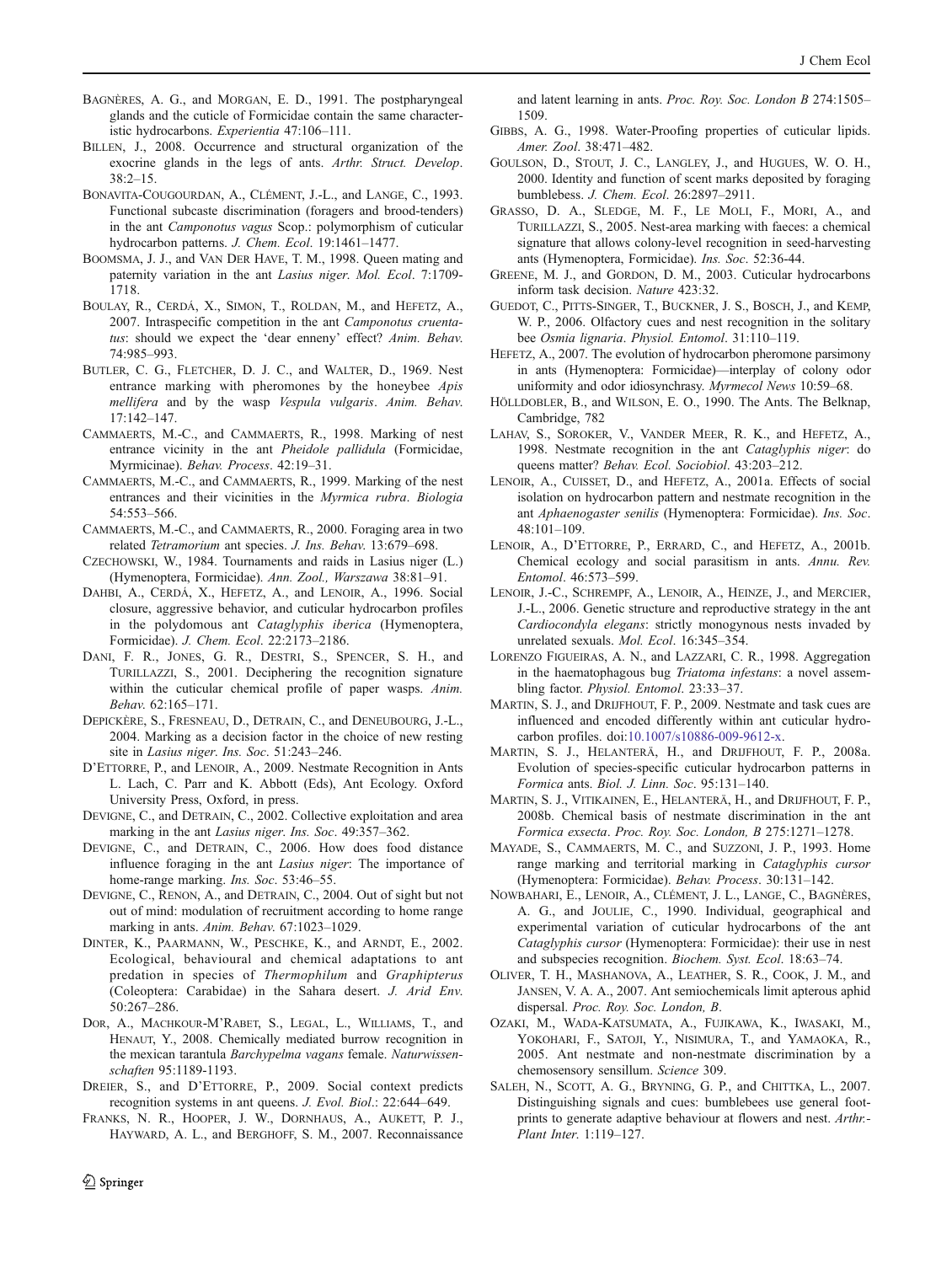- <span id="page-8-0"></span>SLEDGE, M. F., MONETI, G., PIERACCINI, G., and TURILLAZZI, S., 2000. Use of solid-phase microextraction in the investigation of chemical communication in social wasps. J. chrom. A 973:73–77.
- SOROKER, V., and HEFETZ, A., 2000. Hydrocarbon site of synthesis and circulation in the desert ant Cataglyphis niger. J. Ins. Physiol. 46:1097–1102.
- STECK, K., HANSSON, B. S., and KNADEN, M., 2009. Smells like home: desert ants, Cataglyphis fortis, use olfactory ladmarks to pinpoint the nest. Front. Zool. 6:5.
- STEINER, F. M., SCHLICK-STEINER, B. C., NIKIFOROV, A., KALB, R., and MISTRIK, R., 2002. Cuticular hydrocarbons of Tetramorium ants from Central Europe: analysis of GC-MS data with selforganizing maps (SOM) and implications for systematics. J. Chem. Ecol. 28:2569–2584.
- TENTSCHERT, J., BESTMANN, H.-J., and HEINZE, J., 2002. Cuticular compounds of workers and queens in two Leptothorax ant species—a comparison of results obtained by solvent extraction, solid sampling, and SPME. Chemoecol. 12:15–21.
- UGELVIG, L. V., DRIJFHOUT, F. P., KRONAUER, D. J. C., BOOMSMA, J. J., PEDERSEN, J. S., and CREMER, S., 2008. The introduction

history of invasive garden ants in Europe: Integrating genetic, chemical and behavioural approaches. BMC Biol. 6:11: doi:[10.1186/1741-7007-6-11.](http://dx.doi.org/10.1186/1741-7007-6-11)

- VAN DER HAVE, T. M., BOOMSMA, J. J., and MENKEN, S. B. J., 1988. Sex-investment ratios and relatedness in the monogynous ant Lasius niger. Evol. 42:160–172.
- WAGNER, D., TISSOT, M., and GORDON, D. M., 2001. Task-related environment alters the cuticular hydrocarbon composition of harvester ants. J. Chem. Ecol 27:1805-1819.
- WENSELEERS, T., BILLEN, J., and HEFETZ, A., 2002. Territorial marking in the desert ant Cataglyphis niger: does it pay to play bourgeois? J. Ins. Behav. 15:85–93.
- WITTE, V., LEINGÄRTNER, A., SABAß, L., HASHIM, R., and FOITZIK, S., 2008. Symbiont microcosm in an ant society and the diversity of interspecific interactions. Anim. Behav. 76:1477– 1486.
- YAMAOKA, R., and AKINO, T. (1994). Ecological Importance of Cuticular Hydrocarbons Secreted from the Tarsus of Ants. Les Insectes Sociaux, Paris-Sorbonne, 21–27 août 1994, Univ. Paris Nord.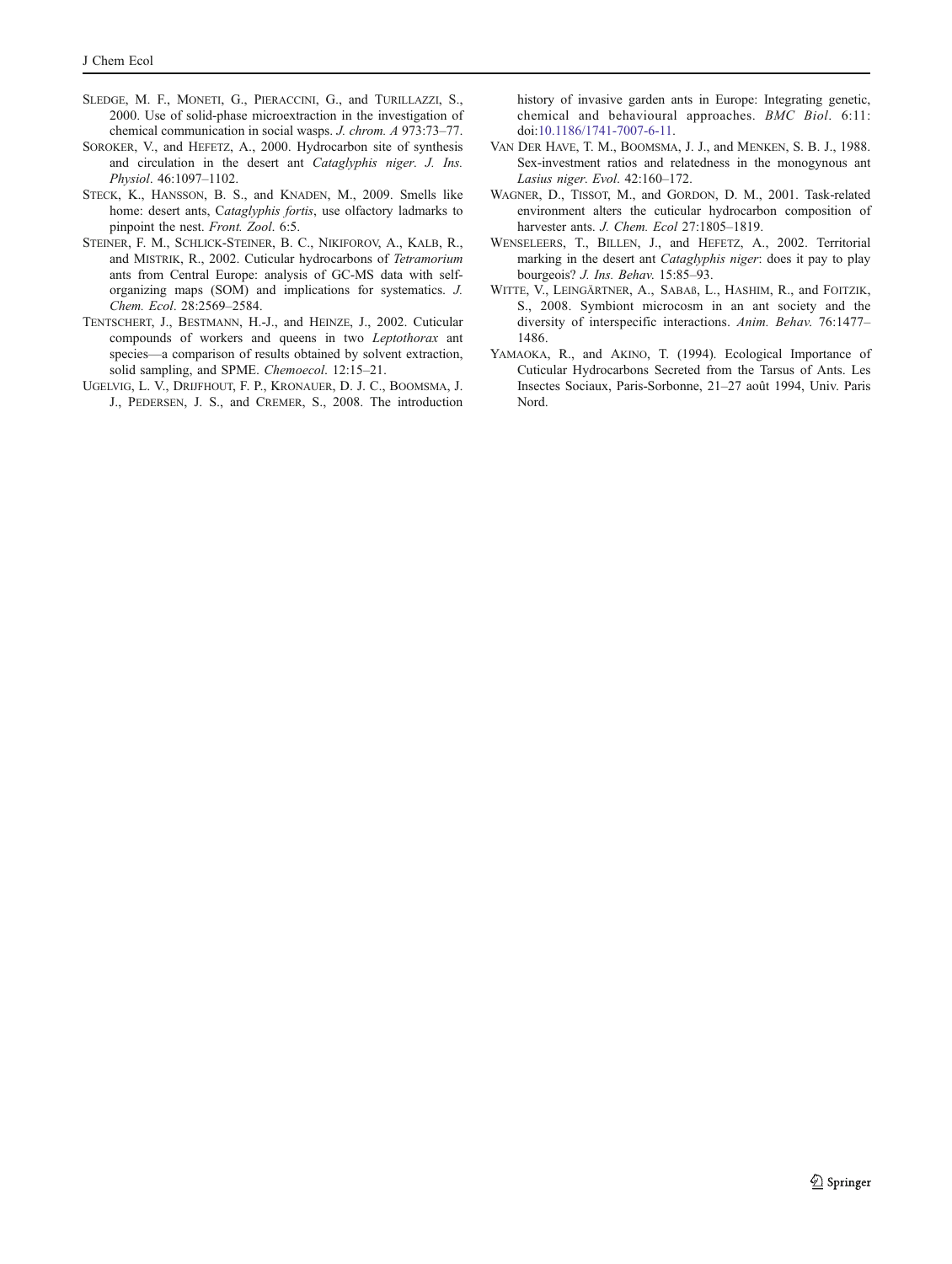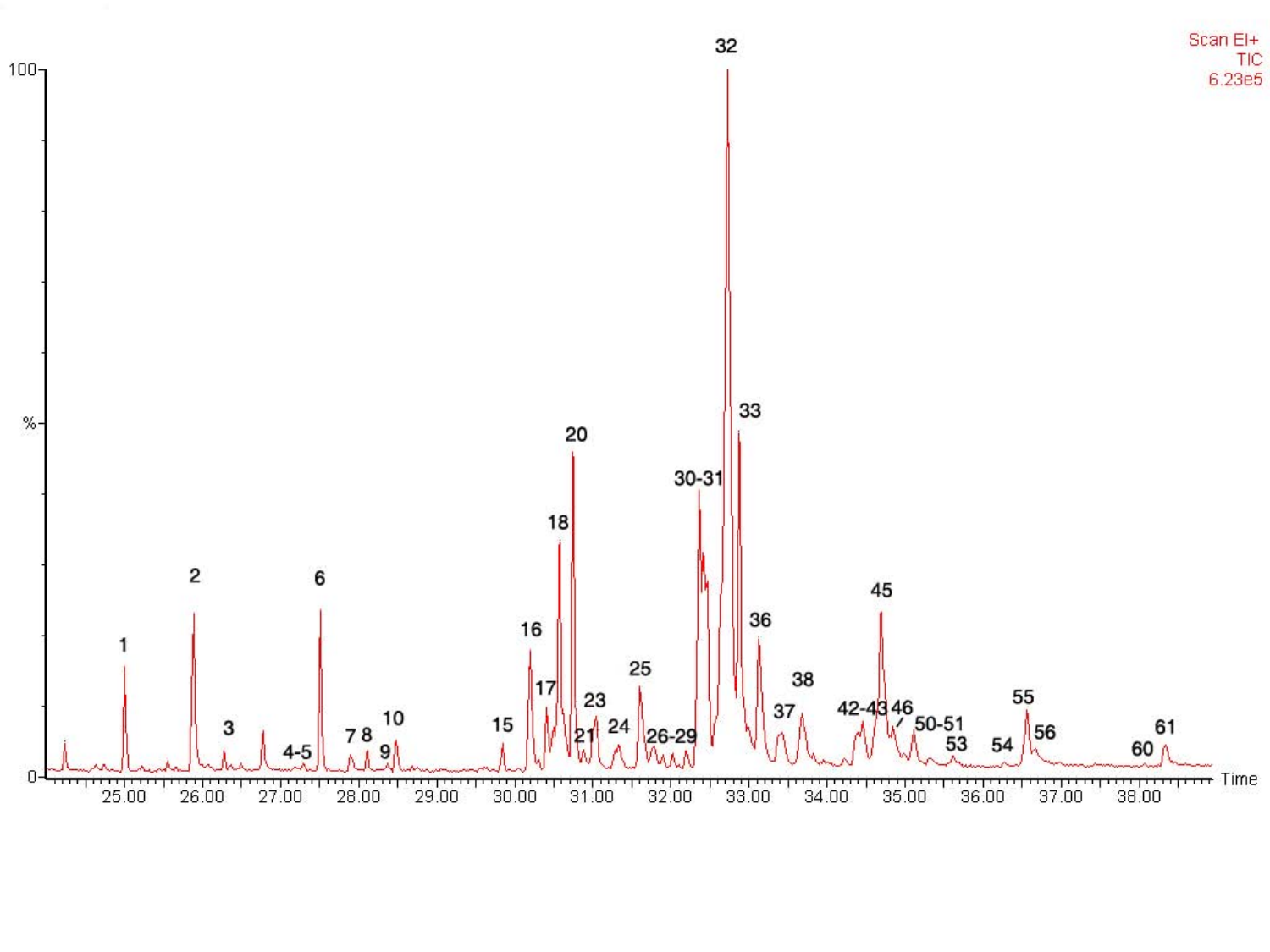